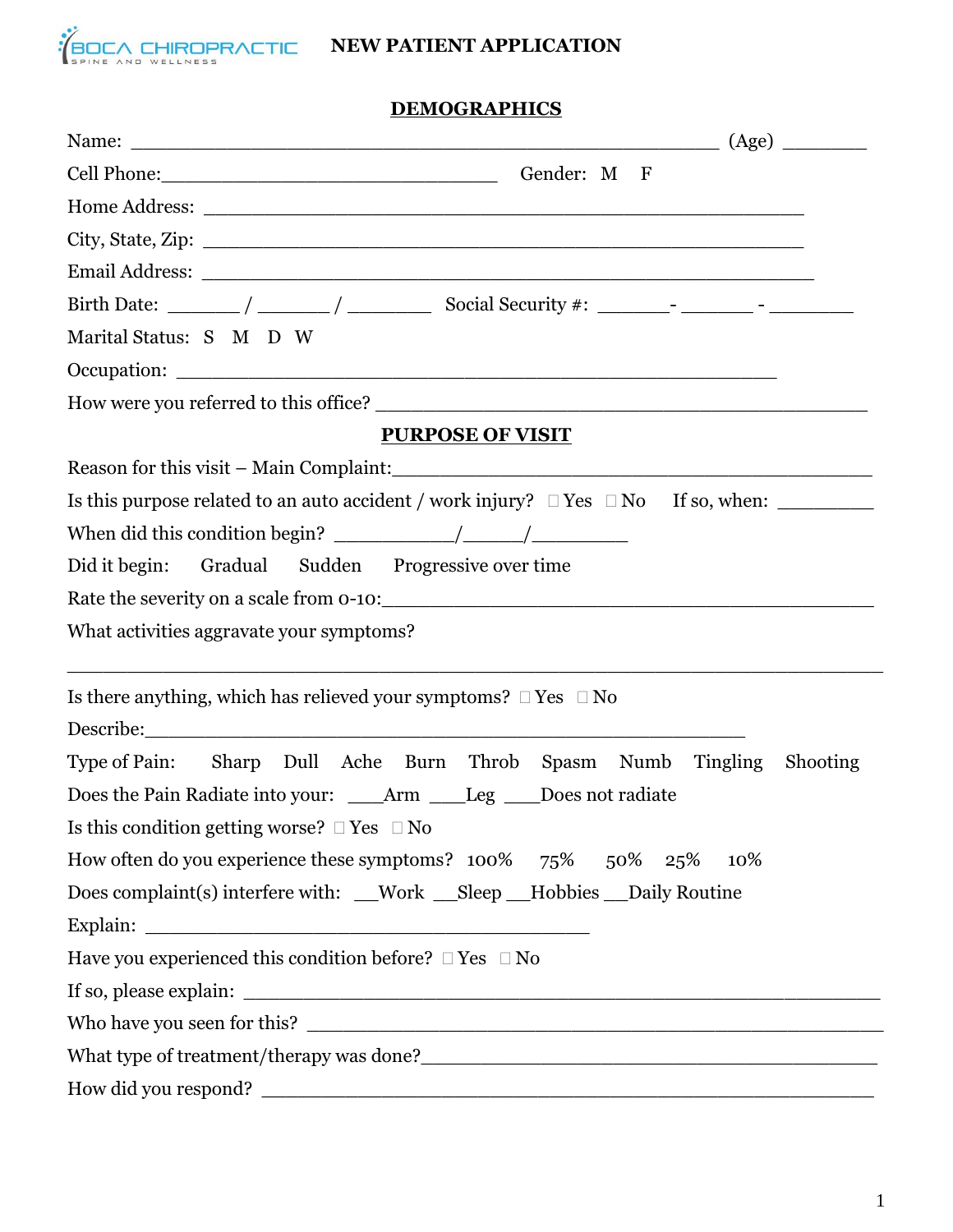## **EXPERIENCE WITH CHIROPRACTIC**

| Have you seen a Chiropractor before? $\Box$ Yes $\Box$ No Who?                    |                                          |  |
|-----------------------------------------------------------------------------------|------------------------------------------|--|
|                                                                                   | When? <u>New York How Many Sessions?</u> |  |
| Reason for visits:                                                                | How did you respond?                     |  |
| Did your previous chiropractor take before and after x-rays? $\Box$ Yes $\Box$ No |                                          |  |
| Are you aware of any of your poor posture habits? $\Box$ Yes $\Box$ No            |                                          |  |
| Explain:                                                                          |                                          |  |

Are you aware of any poor posture habits in your spouse or children?  $\Box$  Yes  $\Box$  No

*The most common postural weakness is "Tech-Neck" or Forward Head Syndrome (head and neck starting to bend forward and progressively moving downward weakening your whole body). Even less severe forms of this posture can cause many adverse affects on your overall health.* 

**Have you ever been told or felt like you carry your head forward, noticed a rounding of your shoulders or a developing "hump" at the base of your neck? Yes No** 

#### **HEALTH LIFESTYLE**

| What activities? Running Jogging Weight Training Cycling Yoga Pilates Swimming   |  |  |  |
|----------------------------------------------------------------------------------|--|--|--|
|                                                                                  |  |  |  |
| Do you drink alcohol? Yes No How much / week? __________________________________ |  |  |  |
| Do you drink coffee? Yes No How many cups / day? _______________________________ |  |  |  |
|                                                                                  |  |  |  |
|                                                                                  |  |  |  |
|                                                                                  |  |  |  |
|                                                                                  |  |  |  |
|                                                                                  |  |  |  |

#### **TERMS OF ACCEPTANCE**

When a person seeks chiropractic and rehabilitation health care and is accepted for such care, it is essential for both parties to be working towards the same objective. As a Corrective Chiropractic & Rehab facility we have one main goal, **TO FIX THE UNDERLYING CAUSE OF ANY AND ALL HEALTH CONDITIONS & SYMPTOMS**. It is important that each person understand both the objective and the method that will be used to attain this goal. This will prevent any confusion or disappointment.

**Corrective Adjustment:** An adjustment is the specific application of forces to facilitate the body's correction of vertebral subluxation. Our chiropractic method is by specific adjustments of the spine.